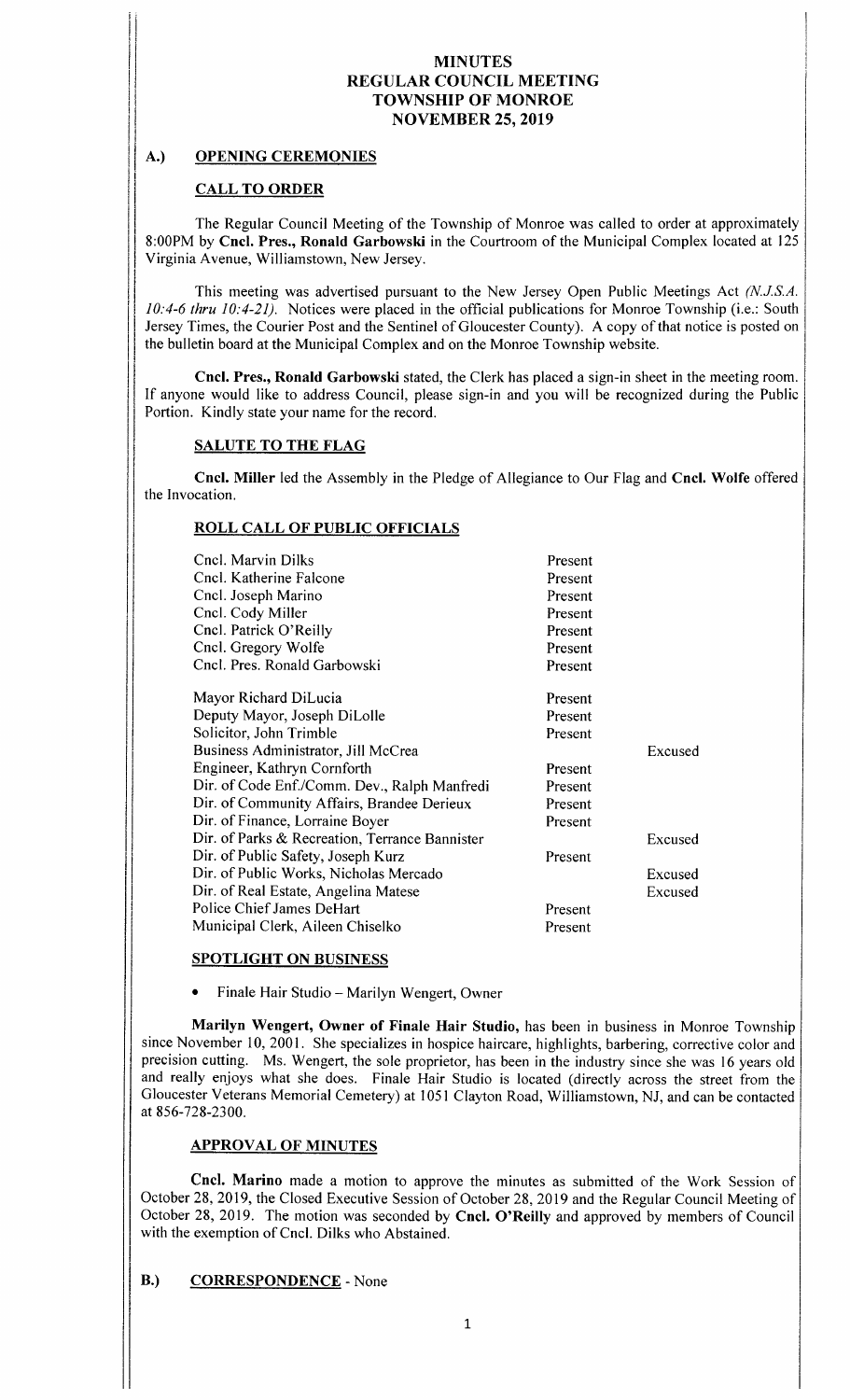#### C.) RESOLUTIONS SCHEDULED— PUBLIC PORTION

IR•

Cncl. Marino made <sup>a</sup> motion to open the Resolutions Scheduled — Public Portion. The motion was seconded by Cncl. Falcone and unanimously approved by all members of Council. With no one wishing to speak, Cncl. Wolfe made <sup>a</sup> motion to close the Resolutions Scheduled — Public Portion. The motion was seconded by Cncl. O'Reilly and unanimously approved by all members of Council.

R:244-2019 Resolution Authorizing The Township Of Monroe To Award The Bid Submission For The 2019-2020 Supplemental Snow Removal Services To Neri's Construction & Rental, Inc. And Authorization To Enter Into A Contract

Cncl. Pres. Garbowski made a motion to approve Resolution R:244-2019. The motion was seconded by Cncl. O'Reilly and approved by all members of Council.

Cncl. Pres. Garbowski made a motion to bracket for approval, by Consent Agenda, Resolutions R: 260-2019 through R: 266-2019. The motion was seconded by Cncl. Marino and unanimously approved by all members of Council.

#### CONSENT AGENDA RESOLUTIONS R:260-2019 THROUGH R:266-2019

R:260-2019 Resolution Of The Township Council Of The Township Of Monroe Transferring Funds For The Budget Year 2019

R:261-2019 Resolution Of The Township Council Of The Township Of Monroe Awarding Architect And Engineering Services For Renovations To Cecil Firehouse And Demolition, Design And Construction Of A New Building To Serve As The New Williamstown Fire Station Number <sup>1</sup>

R: 262-2019 Resolution Of The Township Council Of The Township Of Monroe Authorizing A Lien Be Placed On Various Properties For Failure To Comply With Chapter 295 Of The Code Of The Township Of Monroe

R:263- 2019 Resolution Approving The Bill List And Paid List For The Council Meeting Of November 25, 2019

R: 264-2019 Resolution Of The Township Council Of The Township Of Monroe Authorizing The Tax Collector To Turn Over Premiums To The Township Of Monroe

R: 265-2019 Resolution Of The Township Council Of The Township Of Monroe To Amend Subrecipient Agreement Between The Township Of Monroe And The County Of Gloucester For Use Of Community Development Block Grant Funds For Pedestrian Safety Improvements At Main Street

R: 266-2019 Resolution Of The Township Council Of The Township Of Monroe Authorizing The 2019-2020 Junkyard Licenses Within The Township Of Monroe

Cncl. Pres. Garbowski made a motion to approve Resolutions R:260-2019 through R:266-2019. The motion was seconded by Cncl. O'Reilly and unanimously approved by all members of Council with the exemption of Cncl. Wolfe, who abstained from voting on Resolution R:263-2019.

# D.) ORDINANCES

Cncl. Pres. Garbowski turned this portion of the meeting over to Ordinance Committee Chairman, Cncl. Marino.

Cncl. Dilks made a motion to open the meeting to the public for Ordinances listed on the agenda for Second Reading and Public Hearing. The motion was seconded by **Cncl. O'Reilly** and unanimously approved by all members of Council. With no one wishing to speak on the Ordinances for Second Reading, Cncl. Wolfe made <sup>a</sup> motion to close the Public Hearing. The motion was seconded by Cncl. O'Reilly and unanimously approved by all members of Council.

0:49- <sup>2019</sup> An Ordinance Of The Township Council Of The Township Of Monroe Authorizing The Purchase Of Real Property Known And Designated As Tax Block 3205, Lot 28 On The Tax And Assessment Map Of The Township Of Monroe, County Of Gloucester And State Of New Jersey (Second Reading& Public Hearing)

Second Reading: The above Ordinance was published in an official publication for the Township of Monroe. This portion was opened to the public.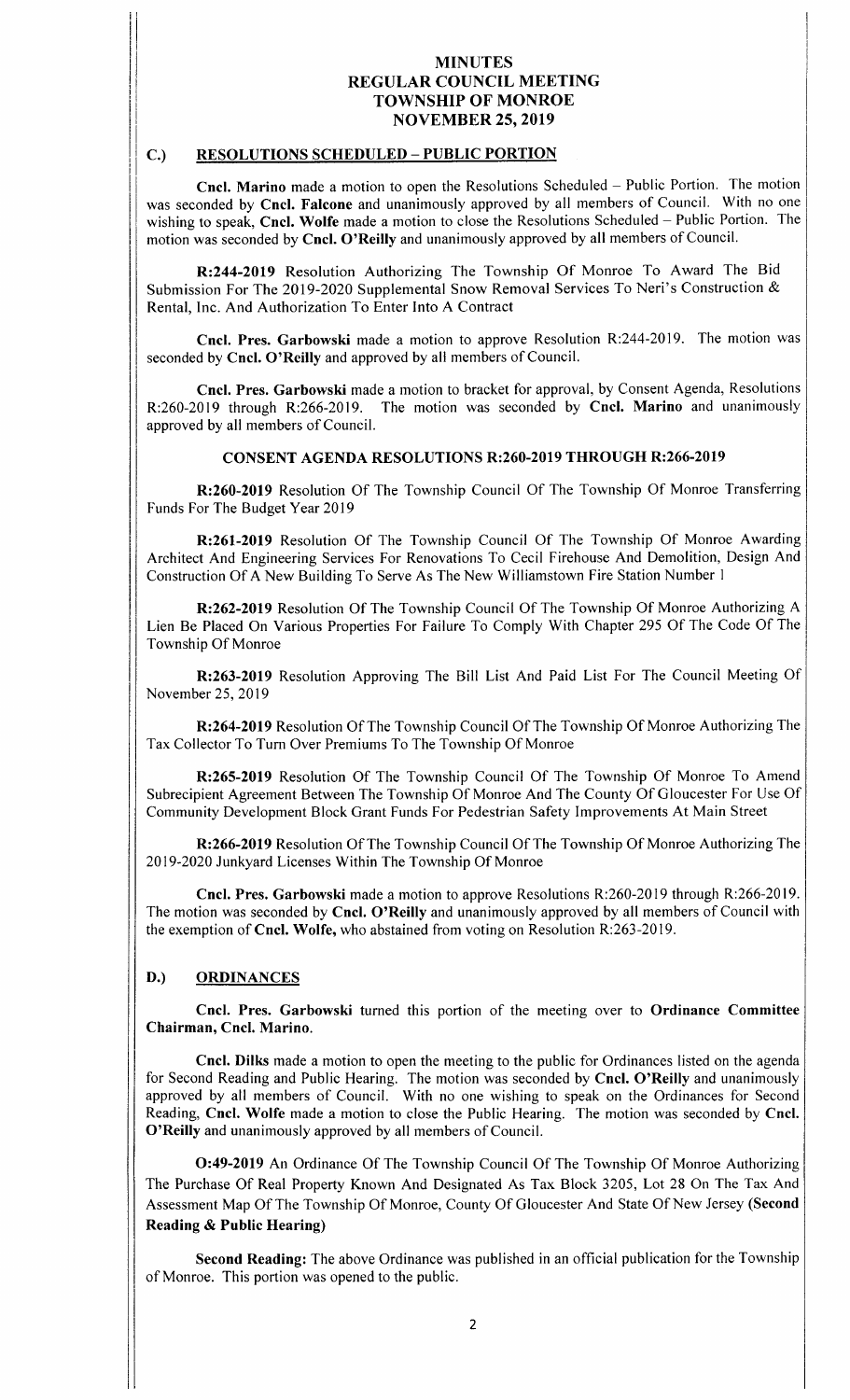#### D.) ORDINANCES (cont'd)

Cncl. Pres. Garbowski made a motion to approve Ordinance O:49-2019 for Second Reading and Public Hearing. The motion was seconded by Cncl. Miller and unanimously approved by all members of Council.

# ROLL CALL VOTE TO APPROVE ORDINANCE 0:49-2019 FOR SECOND READING AND PUBLIC HEARING—

<sup>7</sup> AYES ( Dilks, Falcone, Garbowski, Miller, O' Reilly, Wolfe, Marino)

Tally: 7 Ayes, 0 Nays, 0 Abstain, 0 Absent. Ordinance O:49-2019 was duly approved for Second Reading and Public Hearing.

0:50- <sup>2019</sup> An Ordinance Of The Township Council Of The Township Of Monroe To Adopt The User Handbook 2019 For Monroe Township Parks & Recreation Within The Township Of Monroe (First Reading& Publication)

First Reading: A copy of this Ordinance was posted on the bulletin board at the Municipal Complex. Additional copies were made available to the public.

Cncl. Wolfe made a motion to approve Ordinance O:50-2019 for First Reading and Publication. The motion was seconded by Cncl. Pres. Garbowski and unanimously approved by all members of Council.

O: 51-2019 An Ordinance Of The Township Council Of The Township Of Monroe To Amend Chapter 74 Of The Code Of The Township Of Monroe, Entitled "Fees" (First Reading & Publication)

First Reading: A copy of this Ordinance was posted on the bulletin board at the Municipal Complex. Additional copies were made available to the public.

Cncl. Pres. Garbowski made a motion to approve Ordinance O:51-2019 for First Reading and Publication. The motion was seconded by Cncl. Dilks and unanimously approved by all members of Council.

# E.) REPORTS AND OTHER MATTERS

Cncl. Dilks congratulated the Williamstown High School Varsity Football Team on winning Friday night's game. It was a great game, they played their hearts out and came through victorious. He wished them the best of luck at their upcoming game on December 7<sup>th</sup>. He wished his mom a Happy 83<sup>rd</sup> Birthday. He also wished Cncl. O' Reilly <sup>a</sup> very Happy Birthday today. Cncl. Dilks wished everyone <sup>a</sup> very Happy Thanksgiving.

Cncl. Falcone wished Cncl. O'Reilly a Happy Birthday. On November 9<sup>th</sup>, she attended a Veteran's Day Event at the Holiday City Clubhouse, where they honored their Veterans. Veteran, Deputy Chief, Dave Dailey was the keynote speaker for the event. Cncl. Falcone attended the Ribbon Cutting Ceremony for the new brick oven pizza restaurant, Grindstone Restaurant on November  $23<sup>rd</sup>$ . Grindstone is open Wednesday through Sunday from 4pm to 9pm and located on Main Street across from 13<sup>th</sup> Child Brewery.

Cncl. Vice-Pres. Marino congratulated the Williamstown High School Varsity Football Team on the Group V South Jersey Championship for the second year in <sup>a</sup> row. He congratulated the Williamstown High School Girls Volleyball Team for winning the State Championship. Cncl. Vice-Pres. Marino received a phone call the Tuesday night prior to Friday night's football game, saying they were in need of more bleachers. He thanked Brandee Derieux, Cncl. Wolfe, Terry Bannister and the Parks and Recreation employees for all of their hard work in gathering more bleachers and delivering them to the football field for the championship game.

Cncl. Miller informed that the Williamstown Fire Department's Annual Christmas Tree Sale starts December 2<sup>nd</sup>. Their hours will be Monday through Friday 6pm to 9pm, and Saturday and Sunday from 10am to 9pm. "Santa Around Town" will take place for the Williamstown section on Saturday, December 14<sup>th</sup> from 8am to 12pm and 1pm to 5pm. Once he knows the details for the Cecil section he will inform everyone. Cncl. Miller noted that People for People Foundation will perform the Annual Wreaths of Remembrance Ceremony at the Gloucester County Veterans Memorial Cemetery on Saturday, December 7<sup>th</sup> beginning at 10am. He invited everyone to volunteer and or donate to People for People Foundation who encumber the entire cost of the wreaths for the ceremony.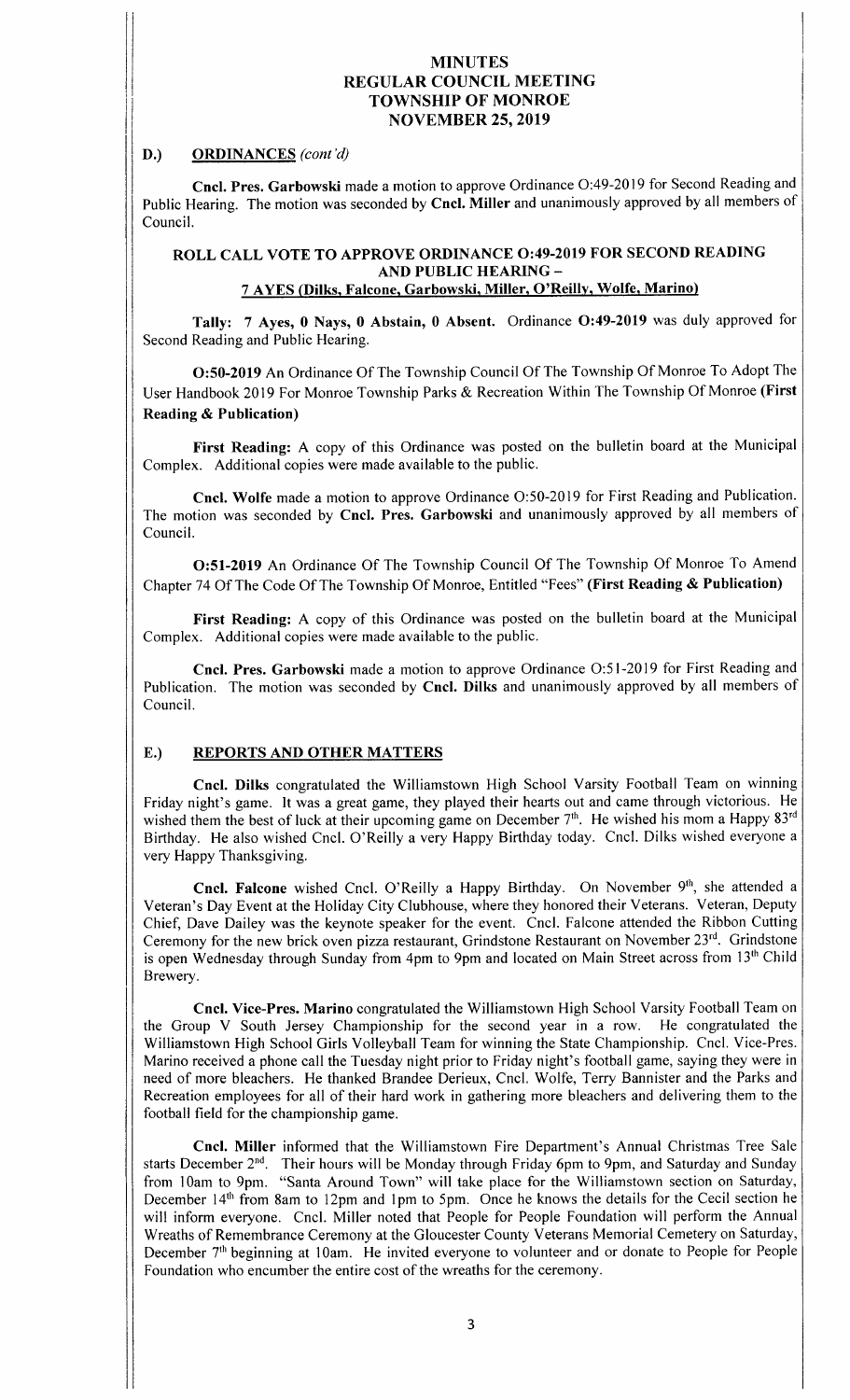Ii <sup>I</sup>

#### E.) REPORTS AND OTHER MATTERS (cont'd)

r

Cncl. O'Reilly congratulated all of the sports organizations for their Championship wins. It is great to see so many organizations within one community win championships. He announced that the Township is officially up and running with the emergency generator at the Public Works yard. He thanked Cncl. Dilks in saving the Township <sup>a</sup> substantial amount of money by sourcing <sup>a</sup> generator for the project. Cncl. O' Reilly informed, at the Public Works yard, there were five electric meters running and they were able to update everything down to one meter with one generator. In the event of an emergency, this facility will be able to be up and running without stop. Cncl. O' Reilly wished everyone happy holidays.

Cncl. Wolfe attended the Williamstown Fire Department's Annual Banquet on November 1st with Cncl. Marino and Cncl. O' Reilly. It was a great night celebrating our volunteer first responders. He attended the Veterans Memorial Service on November 11<sup>th</sup> and he thanked the veterans for their service. On November 13<sup>th</sup> he attended the Parks and Recreation Meeting. They are preparing for the Christmas Tree Lighting Ceremony, which will be held on December  $7<sup>th</sup>$  at 6pm. On November 21<sup>st</sup> he attended the Local Emergency Management Council Meeting, which prepares the safety plans for upcoming Township events. They will be holding a disaster drill on November 26<sup>th</sup> at 7pm on the Williamstown High School Braves Boulevard between Tuckahoe Road and the High School's main entrance. Cncl. Wolfe attended the Ribbon Cutting Ceremony for Grindstone Restaurant on November 23rd. He congratulated the owners, Julian and Kristin Salgado, and wished them the very best of luck. Cncl. Wolfe commended the Williamstown Middle School, the FOP Lodge <sup>125</sup> and the members of our Police Department for <sup>a</sup> great job of gathering food donations and delivering the packages to less fortunate families within the community earlier today. He congratulated the Williamstown High School Varsity Football Team on winning the Group V South State Championship. They will be playing the Group V Central Champion, the Cherokee Chiefs on December  $7<sup>th</sup>$  at 1pm at Rutgers Stadium. Cncl. Wolfe congratulated the Williamstown High School Girls Volleyball Team for winning the State Championship. He congratulated the Monroe Braves Youth Football Sophomore Team for winning the Championship this past weekend. They will be heading to Ohio to participate in a National Tournament of sixty-four teams in early December. He was the emcee for the team's fundraiser that was held on November 15<sup>th</sup> where they raised over \$8,000 that evening and a total of their \$12,000 goal for the trip to Nationals. Cncl. Wolfe wished everyone a safe and Happy Thanksgiving and a Happy Birthday to Cncl. O' Reilly.

Mayor DiLucia wished Cncl. O'Reilly a Happy Birthday. He congratulated the coaches, players, and parents of all of the sports organizations on their Championship wins. The Mayor mentioned that in the most recent edition of the Consumer Price Index, the published number for Social Security that will go into effect as an increase beginning January  $1<sup>st</sup>$  is a meager 1.6%. He explained that this is why the current administration has worked, and will continue to work, so hard to keep the taxes down when possible. He spoke regarding leaf collections, saying he has received many complaints. He noted that Williamstown is <sup>a</sup> very large town, the second biggest town in Gloucester County in terms of square miles, with <sup>a</sup> total of <sup>49</sup> square miles. The Public Works employees are working ten hours <sup>a</sup> day, Monday through Friday along with eight hours on Saturdays and he is hopeful that all of the leaves will be collected by the end of the year, just in time for snow. He asked for everyone's patience and understanding. The Mayor happily reported that after five years, the final approval has been received for the Dog Park. He explained that <sup>a</sup> team has been assembled, which includes people from within our organization, the MUA, and prior employees, that we are going to be our own contractor, doing as much of the work as we can. He is hopeful that the dog park will be ready for its grand opening during the Spring of 2020. Mayor DiLucia reported that he received <sup>a</sup> call that the elevator at the Firehouse Substation on Route 322 was broken. A quote of \$90,000.00 was received to replace the elevator and as they did further research, they found out it was caused by an electrical surge. The insurance company was contacted and they are looking into the electrical damage at the station. Mayor DiLucia is hopeful it will be covered by the insurance and he will report on this further, once he has more details.

Deputy Mayor DiLolle attended the Holiday City Veteran's Day Ceremony and had the pleasure of standing in for the Mayor at the Ceremony on Route 322 and Main Street. He wished Grindstone the best of luck. He thanked Ed Haaf, the Superintendent at the MUA, for offering to perform the work needed to help make the Dog Park a reality. Deputy Mayor DiLolle stated, when everyone works together, great things can be done and at a savings to the taxpayers.

Solicitor, Mr. Trimble wished Cncl. O' Reilly <sup>a</sup> Happy Birthday and wished everyone <sup>a</sup> Happy Thanksgiving.

Engineer, Mrs. Cornforth wished Cncl. O' Reilly <sup>a</sup> Happy Birthday and wished everyone <sup>a</sup> Happy Holiday.

Director of Code Enforcement / Community Development, Mr. Manfredi wished Cncl. O' Reilly a Happy Birthday.